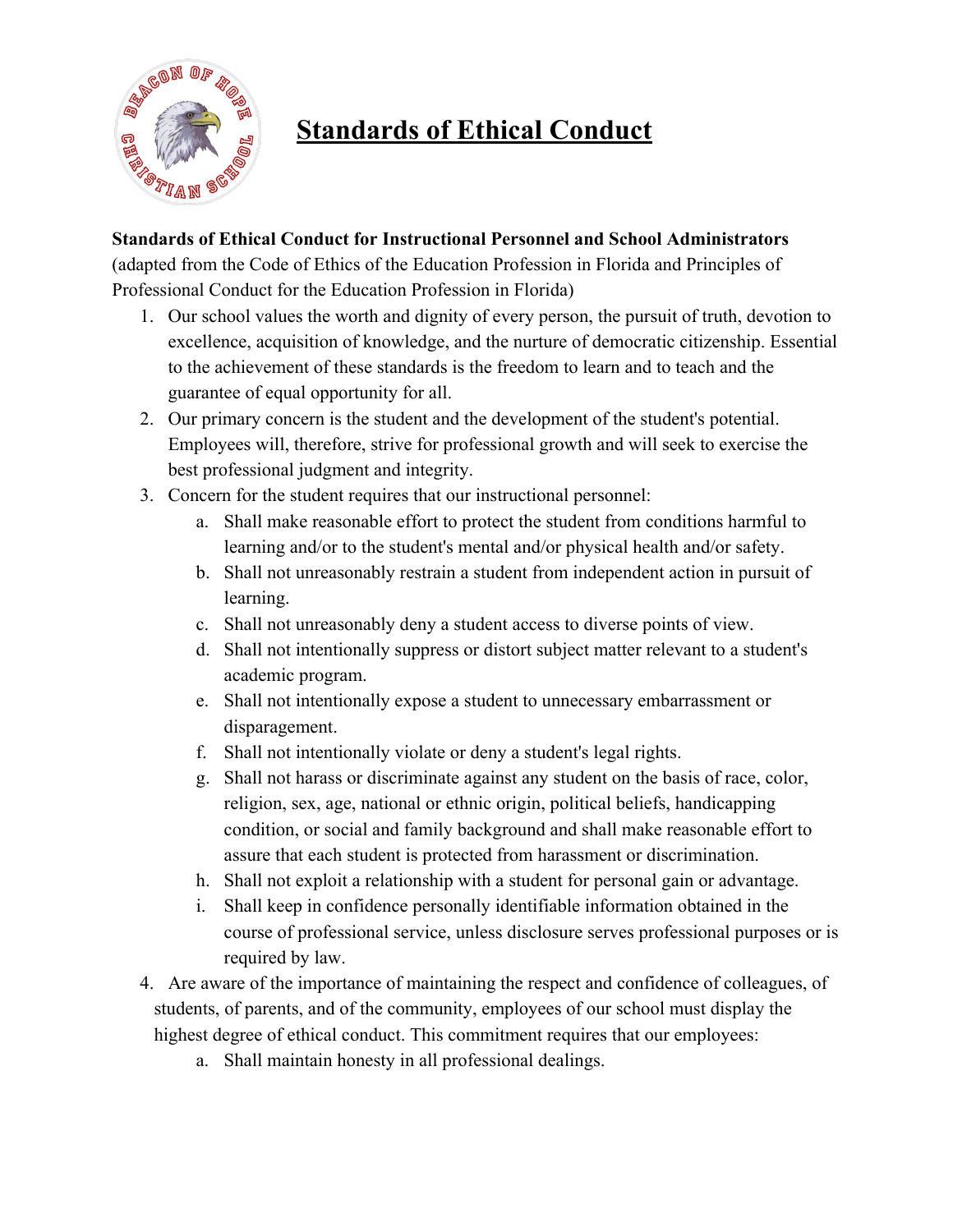- b. Shall not on the basis of race, color, religion, sex, age, national or ethnic origin, political beliefs, handicapping condition if otherwise qualified, or social and family background deny to a colleague professional benefits or advantages or participation in any professional organization.
- c. Shall not interfere with a colleague's exercise of political or civil rights and responsibilities.
- d. Shall not engage in harassment or discriminatory conduct which unreasonably interferes with an individual's performance of professional or work responsibilities or with the orderly processes of education or which creates a hostile, intimidating, abusive, offensive, or oppressive environment; and, further, shall make reasonable effort to assure that each individual is protected from such harassment or discrimination.
- e. Shall not make malicious or intentionally false statements about a colleague.

#### **Training Requirement**

All instructional personnel and administrators are required as a condition of employment to complete training on these standards of ethical conduct.

## **Reporting Misconduct by Instructional Personnel and Administrators**

All employees and administrators have an obligation to report misconduct by instructional personnel and school administrators which affects the health, safety, or welfare of a student. Examples of misconduct include obscene language, drug and alcohol use, disparaging comments, prejudice or bigotry, sexual innuendo, cheating or testing violations, physical aggression, and accepting or offering favors. Reports of misconduct of employees should be made to Pastor LaVoy Newton, Principal, at (904)797-6996 or [lavoynewton@beaconeagles.net.](mailto:lavoynewton@beaconeagles.net) Reports of misconduct committed by administrators should be made to Pastor Thomas Odom, CGACS Director, at (813) 620-3366.

Legally sufficient allegations of misconduct by Florida certified educators will be reported to the Office of Professional Practices Services. Policies and procedures for reporting misconduct by instructional personnel or school administrators which affects the health, safety, or welfare of a student are posted in the BHCS Staff Handbook and on our website at [www.beaconeagles.net](http://www.beaconeagles.net/).

## **Reporting Child Abuse, Abandonment or Neglect**

All employees and agents have an affirmative duty to report all actual or suspected cases of child abuse, abandonment, or neglect. Call 1-800-96-ABUSE or report online at: [http://www.dcf.state.fl.us/abuse/report/.](http://www.dcf.state.fl.us/abuse/report/)

## **Signs of Physical Abuse**: